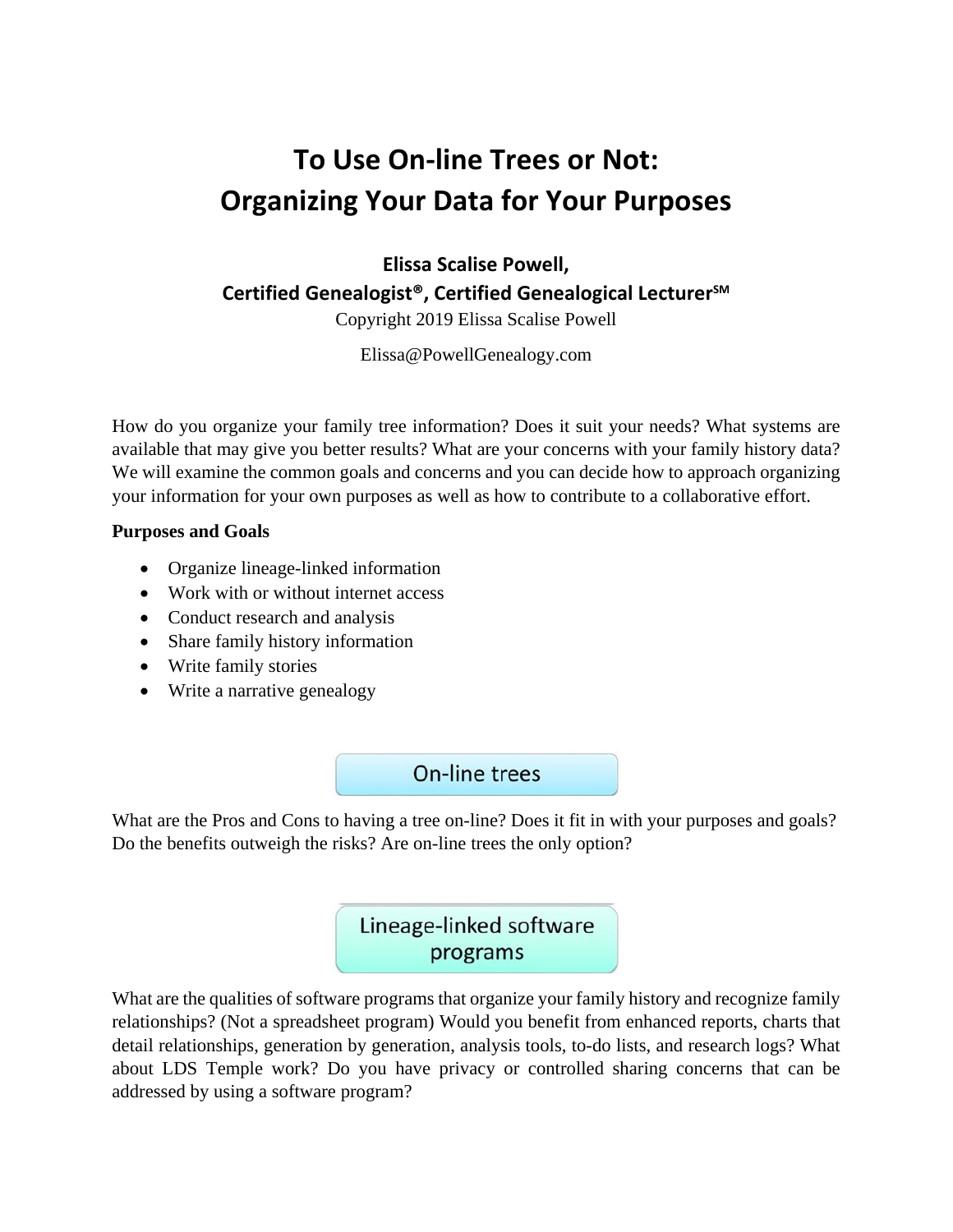

What are your concerns about privacy? Living individuals should *never* appear publicly without their permission as it is not ethical to do so. There are some family situations (adoptions, children born to unwed mothers, divorces, crimes committed, etc.) that may not be common knowledge in a family and should be held privately. What about your research notes – how do you handle your "notes to self" so that others don't think they are facts?

On-line trees associated with DNA projects can be abbreviated versions of your entire tree and don't have to include living people. Since autosomal DNA is most reliant in the past five generations, a five- to seven-generation pedigree chart should be enough for your matches to identify which ancestor you have in common.

### Shareability

What concerns do you have about sharing your data? Some people feel that it is *their* family and *their* data while others freely share information on ancestors. Realizing that at the seventh generation in our lineage, we each have 128 fifth great-grandparents, or 64 couples. Assuming each couple is unique and not occupying two or more slots on our tree and that they each had ten children who each had as many children, etc., then the number of living descendants for each couple could be over a thousand (times 64 couples for over 64,000 living cousins!). Your ancestry is not really your own but shared with those other descendants. Genealogists traditionally are good about sharing because you don't know who has inherited the family Bible or photos for your branch of the family. But does the internet change things?

You can choose to share your whole tree on-line, a partial tree, or no tree at all. It is up to you to decide if the shareability advantages to keeping your main tree on-line outweighs other concerns. Or perhaps you only want to put your historic pedigree on-line as "cousin bait" for people to write to you, connect, and share. If you do DNA tests you should put out at least a partial tree going back 6 or 7 generations to aid in connections with matches.

If you decide to not share your family tree on-line, you can still share it with correspondents when you choose to do so. Keeping your main tree in software allows you to create charts, lists, reports, and data files and send them to whoever you wish at your own discretion.



All lineage-linked software programs should have the export feature GeDCom (Genealogical Data

To Use On‐line Trees or Not: Organizing Your Data for Your Purposes ©2019 Elissa Scalise Powell, CG, CGL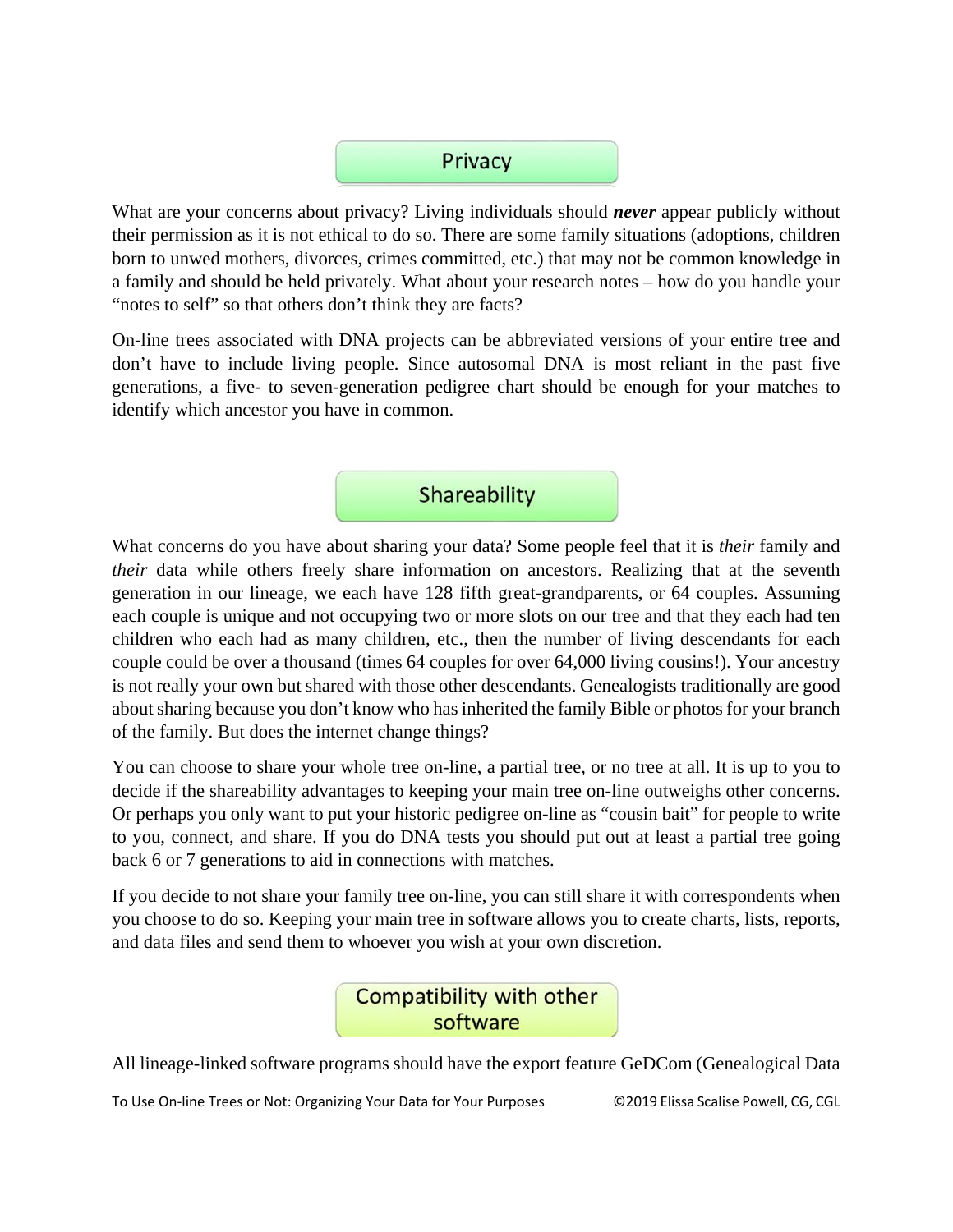Communication) which is a simple text file that is created from your software when you ask it to export information. It was created to facilitate the transfer of information (not photos) from program to program so that you don't have to retype the information you have gathered on your ancestors. All lineage-linked software programs should understand how to import a GeDCom file and use the information in their format.

In addition, some programs will understand the native data files of other programs without having to go through a GeDCom conversion. This is helpful so that data does not get misplaced in the new software since each program stores the data differently.

There are also other programs and services that utilize GeDCom files, such as charting companies.

### Longevity

If you are doing family history just to pass the time that is one reason to work on it. However, most people would like their work to stand the test of time and be passed down as a legacy to future generations. Which organizational systems meet that goal? What can you expect from the system you pick? Will its owner go bankrupt? Will it be discontinued? Will its website disappear as has already happened to some genealogy sites? Software that is stable for now may need to be upgraded when you upgrade your computer. Commitment to keeping your family trees in more than one place is a way to increase the chances that the information will survive.

## **Collaboration through FamilySearch Family Trees**

FamilySearch Family Trees are a collaborative effort to place lineage-linked trees on a website so that the public may collaborate and add to the knowledge about individuals and their family relationships. Even if you choose to keep your information privately, or to not allow sharing of your subscription-based tree, you can help the collaborative effort by contributing your knowledge about your ancestors so that it is preserved in yet another place. If you provide documentation and proof discussions about how you found the correct ancestral relationships, there is much less chance that someone will come in and change it. If you explain your reasoning clearly, they should understand it. Many times, people don't understand how to work with the collaborative tree and confuse individuals just because they don't know how to undo a mistake they made. Whether intentional or not, we can assist the world's knowledge and honor our own ancestors by taking the time to add the facts, documents, and stories that we know about our relatives. Done whenever you have time, you can review one family at a time and make their information correct for future generations to see.